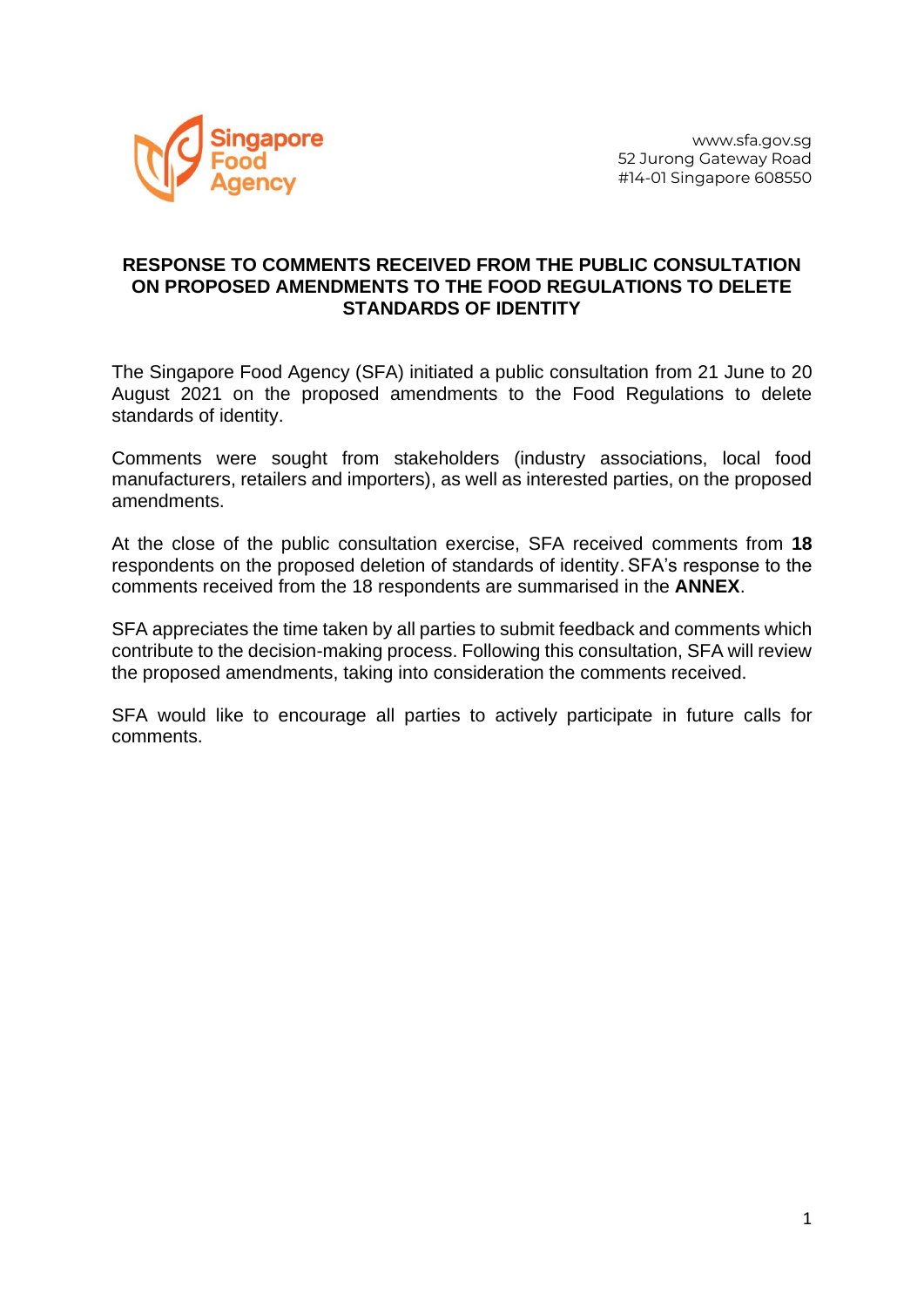

## **ANNEX**

|    | (A) Comments expressing support<br>for the proposed deletion of<br>standards of identity                                                                                                                                                                                                                                                                                                                                                                                              | <b>SFA's response</b>                                                                                                                                                                                                                                                                                                                                                                                                                                                                                                                        |
|----|---------------------------------------------------------------------------------------------------------------------------------------------------------------------------------------------------------------------------------------------------------------------------------------------------------------------------------------------------------------------------------------------------------------------------------------------------------------------------------------|----------------------------------------------------------------------------------------------------------------------------------------------------------------------------------------------------------------------------------------------------------------------------------------------------------------------------------------------------------------------------------------------------------------------------------------------------------------------------------------------------------------------------------------------|
| 1) | four<br>total<br>of<br>respondents<br>A.<br>expressed support, of which two<br>respondents expressed general<br>support for the deletion of the<br>standards of identity.                                                                                                                                                                                                                                                                                                             | SFA thanks the respondents for their<br>support on the proposed amendments.                                                                                                                                                                                                                                                                                                                                                                                                                                                                  |
| 2) | The third respondent expressed<br>support for the deletion of the<br>standards of identity for cocoa and<br>chocolate products in Regulations<br>163 – 170 as the existing standards<br>are not aligned with international<br>standards.                                                                                                                                                                                                                                              |                                                                                                                                                                                                                                                                                                                                                                                                                                                                                                                                              |
| 3) | The fourth respondent expressed<br>support for the deletion of the<br>standard of identity for bread<br>(Regulations 48 and 53), noting that<br>bread is increasingly made without<br>yeast and can be made from a<br>variety of flours, not just wheat.                                                                                                                                                                                                                              |                                                                                                                                                                                                                                                                                                                                                                                                                                                                                                                                              |
|    | (B) Comments concerning impact<br>on quality of food products                                                                                                                                                                                                                                                                                                                                                                                                                         | <b>SFA's response</b>                                                                                                                                                                                                                                                                                                                                                                                                                                                                                                                        |
| 4) | Seven<br>respondents<br>were<br>concerned that the quality of food<br>products in general would be<br>affected or could not be guaranteed<br>with the deletion of standards of<br>identity. They were of the view that<br>standards of identity are essential<br>for consumer information when<br>purchasing and consuming food<br>products. Consumers have the right<br>expect that products<br>with<br>to<br>common terms such as "flour",<br>"butter", "wine", "cream", "tea" etc. | Removing the standards of identity from<br>Food<br><b>Regulations</b><br>the<br>creates<br>opportunities for the industry to formulate<br>or source for products that will meet<br>consumer demand. This would allow for<br>product<br>innovation, which<br>would<br>be stifled if the<br>otherwise<br>industry<br>continues to have to conform to a fixed<br>standard<br>identity. However,<br>the<br>of<br>industry should ensure that the consumer<br>is adequately and correctly informed of<br>the true nature of the food based on the |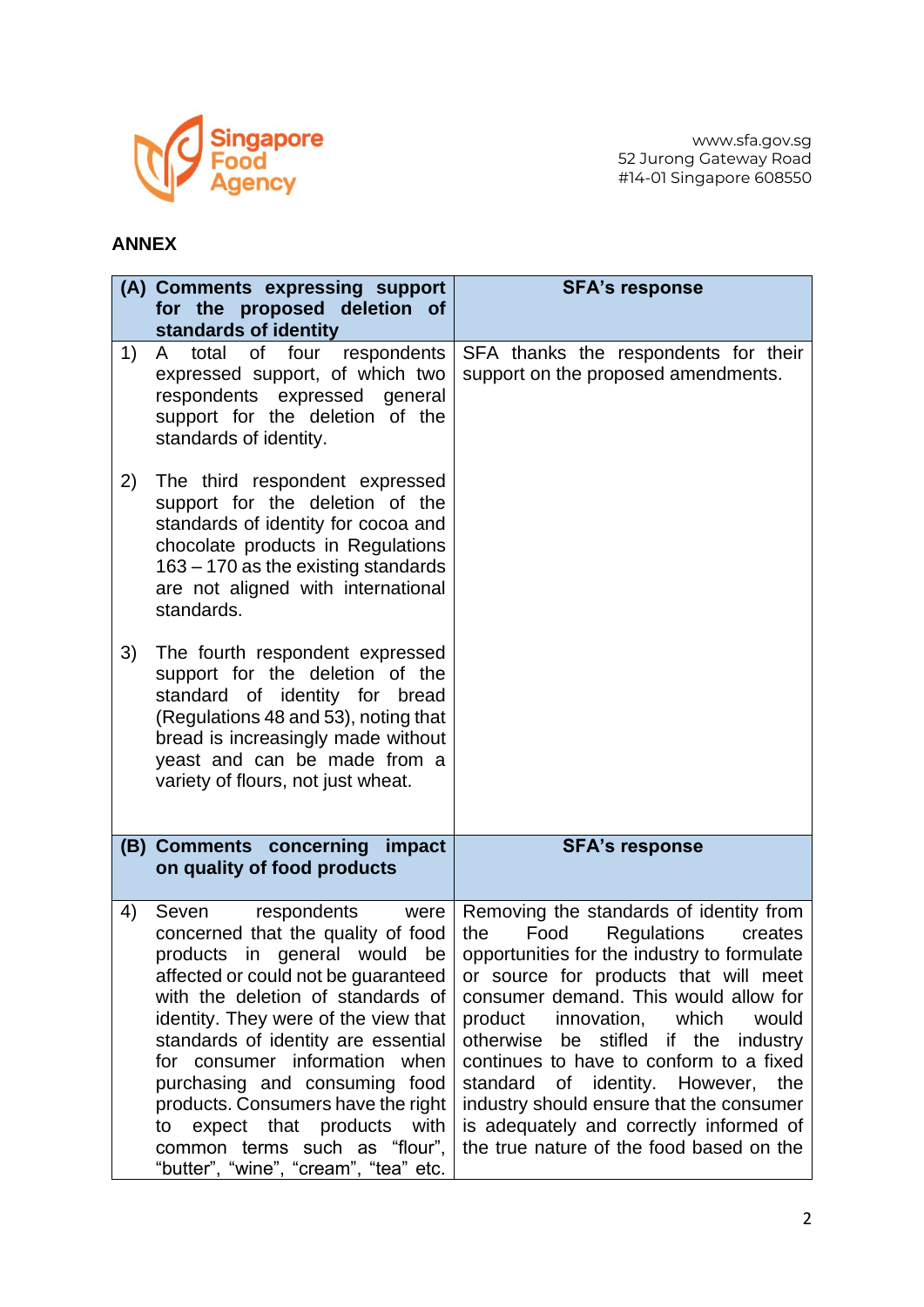

| 5) | certain<br>standard.<br>meet<br>a<br>Consequently, consumers could be<br>misled if products of different<br>quality used the same term.<br>Concerns were raised regarding<br>impact on quality for specific food<br>products: chicken essence, royal<br>jelly, whisky, gin, brandy, rum and<br>other alcoholic beverages, as there<br>are no relevant Codex standards <sup>1</sup><br>or Singapore Standards for such<br>products for industry<br>to<br>take<br>reference from. | name and/or description as labelled on<br>the product.<br>Under regulation $5(4)(a)$ of the Food<br>Regulations, the common name, or a<br>description (in the case where a suitable<br>common name is not available) must be<br>sufficiently labelled to indicate the true<br>nature of the food. For example, plant-<br>patty cannot be labelled as<br>based<br>"hamburger" alone, there has to be a<br>qualifying term such as "plant-based".<br>Food businesses have the responsibility<br>to ensure that the common name or<br>description adequately informs the<br>consumer of the nature of the food, and<br>that the food is of the nature demanded<br>by the purchaser, failing which SFA may<br>take regulatory action against the food<br>businesses under Sections 17 and 18 of<br>the Sale of Food Act. The current<br>penalties upon conviction of offences are<br>a fine not exceeding \$5,000 in the case<br>of a first offence and, in the case of a<br>second or subsequent conviction, a fine<br>not exceeding \$10,000 or to<br>imprisonment for a term not exceeding 3<br>months or to both. |
|----|---------------------------------------------------------------------------------------------------------------------------------------------------------------------------------------------------------------------------------------------------------------------------------------------------------------------------------------------------------------------------------------------------------------------------------------------------------------------------------|-------------------------------------------------------------------------------------------------------------------------------------------------------------------------------------------------------------------------------------------------------------------------------------------------------------------------------------------------------------------------------------------------------------------------------------------------------------------------------------------------------------------------------------------------------------------------------------------------------------------------------------------------------------------------------------------------------------------------------------------------------------------------------------------------------------------------------------------------------------------------------------------------------------------------------------------------------------------------------------------------------------------------------------------------------------------------------------------------------------------|
|    | (C) Comments on counterfeit and<br>food fraud issues, loss of tax<br>revenue and reputational loss for<br>brand owners                                                                                                                                                                                                                                                                                                                                                          | <b>SFA's response</b>                                                                                                                                                                                                                                                                                                                                                                                                                                                                                                                                                                                                                                                                                                                                                                                                                                                                                                                                                                                                                                                                                             |
| 6) | Four respondents were concerned<br>that the deletion of standards of<br>identity<br>would<br>give<br>rise<br>to<br>counterfeit and food fraud issues,                                                                                                                                                                                                                                                                                                                           | The proposed deletion of the standards of<br>identity does not compromise food safety.<br>SFA will take regulatory action in the case<br>of unsafe foods, or for non-compliance                                                                                                                                                                                                                                                                                                                                                                                                                                                                                                                                                                                                                                                                                                                                                                                                                                                                                                                                   |

<sup>1</sup> Codex standards are a set of international food standards, guidelines and codes of practice adopted by the Codex Alimentarius Commission. The Commission was established by the Food and Agriculture Organization of the United Nations (FAO) and World Health Organization (WHO) to protect consumer health and promote fair trade practices in food trade.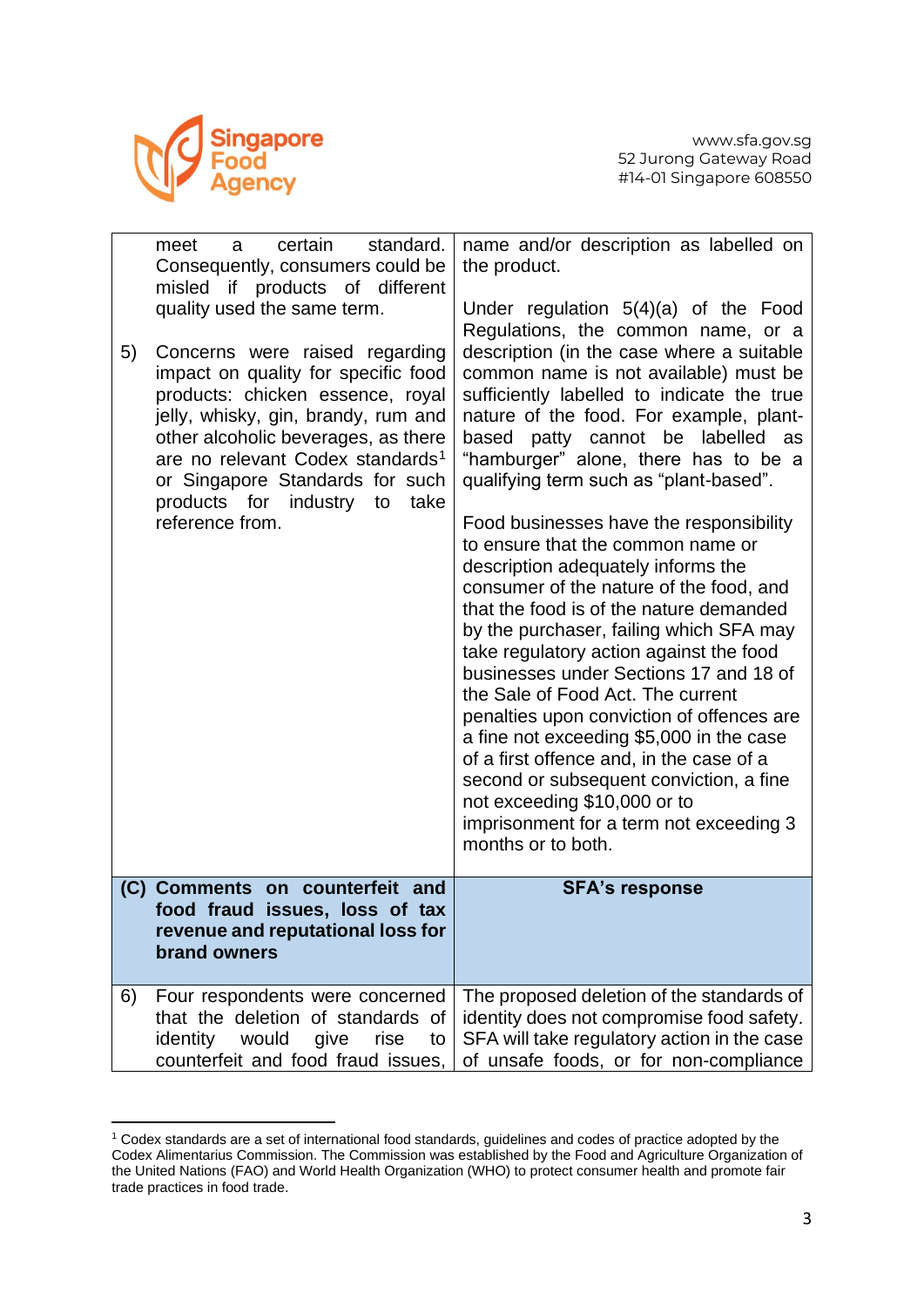

| which may have the following<br>repercussions:                                                     | with<br>food<br>safety requirements<br>as<br>stipulated in the legislation.                                                                                                                                                                                                                                                                                                                                                                                                                                                                                                                                      |
|----------------------------------------------------------------------------------------------------|------------------------------------------------------------------------------------------------------------------------------------------------------------------------------------------------------------------------------------------------------------------------------------------------------------------------------------------------------------------------------------------------------------------------------------------------------------------------------------------------------------------------------------------------------------------------------------------------------------------|
| a) food safety issues                                                                              |                                                                                                                                                                                                                                                                                                                                                                                                                                                                                                                                                                                                                  |
| loss of tax revenue for the<br>b)<br>authorities<br>reputational loss for<br>brand<br>C)<br>owners | The industry is responsible for ensuring<br>that the name or product descriptor as<br>labelled is accurate and sufficient to<br>reflect the true nature and contents of the<br>prepacked food product; and to ensure<br>that the food does not carry claims or<br>suggestions that are false, misleading or<br>deceptive, or are likely to create an<br>erroneous impression regarding<br>the<br>value, merit or safety of the food. SFA<br>may take regulatory action<br>under<br>Sections 17 and 18 of the Sale of Food<br>Act should the industry fail to do so.<br>Please refer to SFA's response in Section |
|                                                                                                    | B of this document on the penalties for<br>offences.                                                                                                                                                                                                                                                                                                                                                                                                                                                                                                                                                             |
|                                                                                                    | For guidance on product formulation,<br>quality criteria and other product issues<br>not related to food safety, the industry<br>may refer to any of the following:<br>The commodity standards (which are<br>$\bullet$<br>essentially standards of identity)<br>established by the Codex Alimentarius<br>Commission;<br>relevant Singapore<br><b>Standards</b><br>or<br>٠<br>industry standards<br>standards of identity in the country of<br>origin (for imported products); or<br>standards of identity in the country that<br>they intend to export the products to.<br>Consumers are advised to contact the  |
|                                                                                                    | food businesses directly to resolve the<br>matter should they have any issues with a<br>product that is not related to food safety.                                                                                                                                                                                                                                                                                                                                                                                                                                                                              |
|                                                                                                    | With regard to the comment on loss of tax<br>revenue, Singapore Customs has advised<br>that the deletion of standards of identity<br>for alcoholic drinks, including information                                                                                                                                                                                                                                                                                                                                                                                                                                 |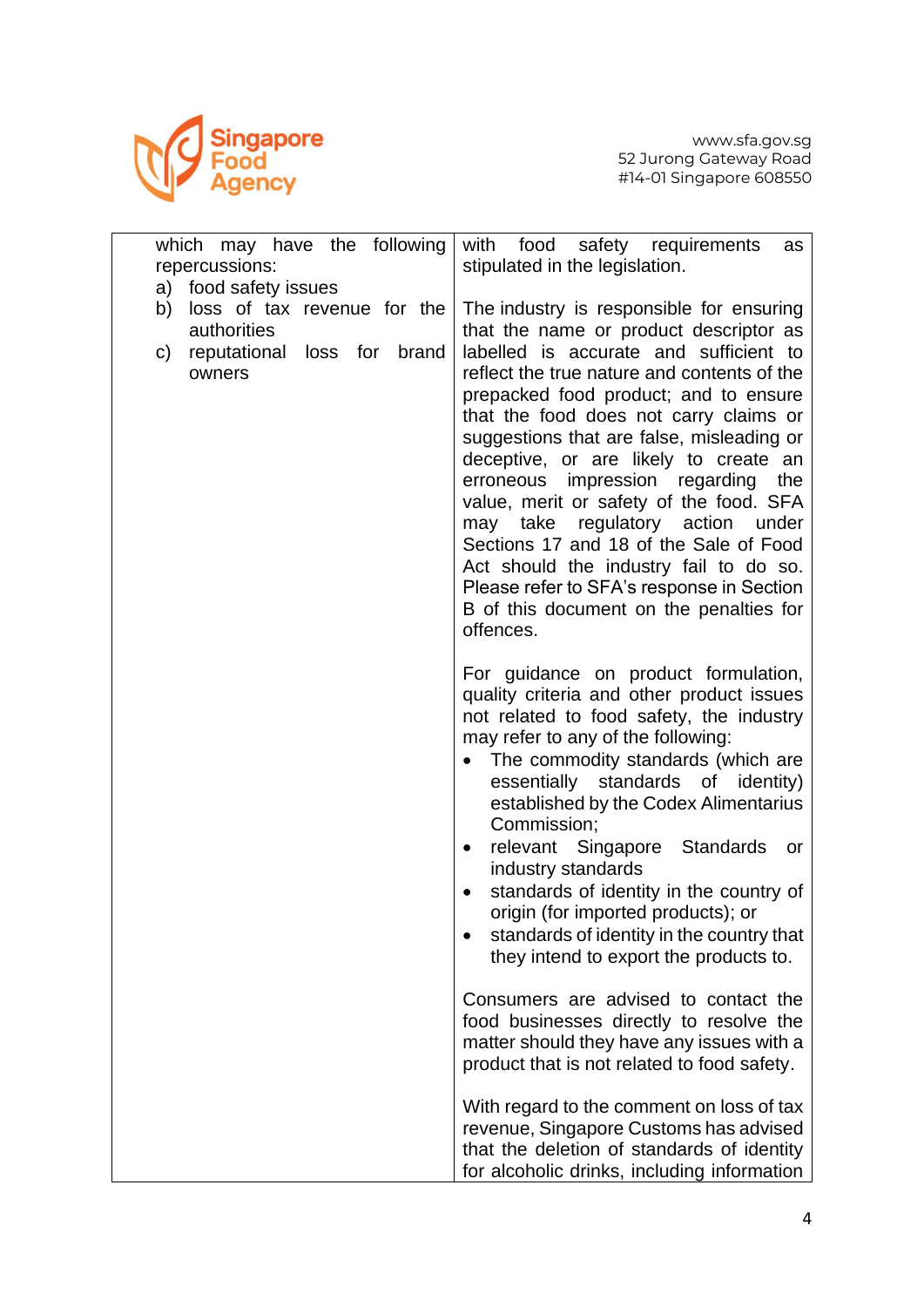

|     |                                                                                                                                                                                                                                                                                | on the minimum alcohol content, will not<br>affect the duties payable on imported<br>alcoholic drinks<br>administered<br>by<br>Singapore Customs. This is as the duties<br>payable on alcoholic drinks are calculated<br>based on the specific percentage of<br>alcoholic strength, which is declared by<br>the importers during the application of<br>import<br>permits<br>with<br>supporting<br>documents.                                                                                                                               |
|-----|--------------------------------------------------------------------------------------------------------------------------------------------------------------------------------------------------------------------------------------------------------------------------------|--------------------------------------------------------------------------------------------------------------------------------------------------------------------------------------------------------------------------------------------------------------------------------------------------------------------------------------------------------------------------------------------------------------------------------------------------------------------------------------------------------------------------------------------|
| (D) | <b>Comments on concerns on loss</b><br>of protection (in the context of<br>alcoholic beverages)                                                                                                                                                                                | <b>SFA's response</b>                                                                                                                                                                                                                                                                                                                                                                                                                                                                                                                      |
| 7)  | Three respondents<br>were<br>concerned that product<br>names<br>such as "whisky" would no longer<br>be protected.                                                                                                                                                              | Product names for wines and spirits<br>products, among others, may qualify to be<br>protected as geographical indications<br>(GIs) under the Geographical Indications<br>Act. Where protected, rights holders may<br>relevant enforcement<br>undertake the<br>measures against unauthorised use.<br>For more information about the nature<br>and protection of GIs in Singapore, please<br>refer to the Intellectual Property Office of<br>Singapore's<br>website<br>at:<br>https://www.ipos.gov.sg/about-<br>ip/geographical-indications. |
| (E) | <b>Comments</b><br>reference<br>on<br>to<br><b>Codex standards and Singapore</b><br><b>Standards</b>                                                                                                                                                                           | <b>SFA's response</b>                                                                                                                                                                                                                                                                                                                                                                                                                                                                                                                      |
| 8)  | submitted<br>Eight respondents<br>this<br>comments<br><b>on</b><br>issue.<br>Respondents thought that SFA<br>intended to replace the deleted<br>standards of identity with Codex<br>standards<br>and/or<br>Singapore<br>Standards and raised a number of<br>concerns, such as: | SFA does not intend to replace the<br>deleted standards of identity with Codex<br>Standards or Singapore Standards. There<br>are other existing guidelines on product<br>formulation, quality criteria and other<br>product issues not related to food safety,<br>which the industry may refer to for<br>guidance, such as:<br>• the commodity standards (which are<br>essentially standards<br>of<br>identity)                                                                                                                            |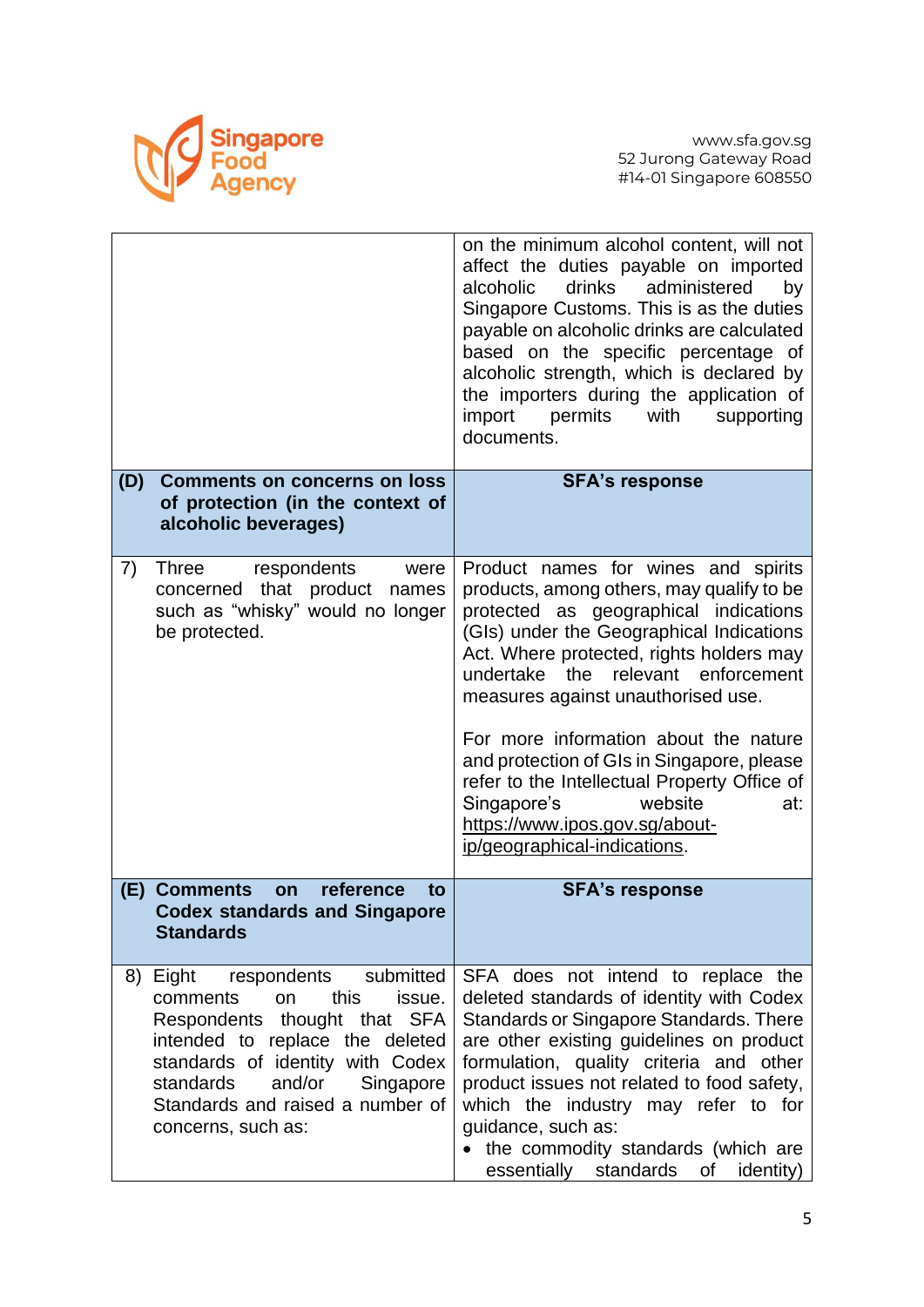

| a) | Uncertainty over which Codex<br>standard(s)<br>to<br>to the<br>map                                                              | established by the Codex Alimentarius<br>Commission                                                                                                                                                                                                                                                                                                                                         |
|----|---------------------------------------------------------------------------------------------------------------------------------|---------------------------------------------------------------------------------------------------------------------------------------------------------------------------------------------------------------------------------------------------------------------------------------------------------------------------------------------------------------------------------------------|
|    | of<br>standard(s)<br>identity<br>proposed to be deleted from                                                                    | relevant Singapore<br>Standards<br>$\bullet$<br>or<br>industry standards                                                                                                                                                                                                                                                                                                                    |
| b) | the Food Regulations<br>Whether it would be mandatory                                                                           | standards of identity in the country of<br>$\bullet$<br>origin (for imported products); or                                                                                                                                                                                                                                                                                                  |
|    | with<br>Codex<br>comply<br>to<br>standards<br>Singapore<br>or<br><b>Standards</b><br>in future, and if                          | standards of identity in the country that<br>$\bullet$<br>they intend to export the products to.                                                                                                                                                                                                                                                                                            |
|    | deviations<br>from<br>these<br>standards would be permitted                                                                     | Consumers are advised to contact the<br>food businesses directly to resolve the                                                                                                                                                                                                                                                                                                             |
| C) | by SFA<br>In addition to Codex standards<br>Singapore<br>Standards,<br>or                                                       | matter should they have any issues with a<br>product that is not related to food safety.                                                                                                                                                                                                                                                                                                    |
|    | whether standards established<br>by other international bodies<br>(e.g. ISO) or by other countries                              | Codex Commodity Standards<br>are<br>available for download at the Codex<br>website:                                                                                                                                                                                                                                                                                                         |
| d) | would be acceptable to SFA<br>Whether Singapore Standards<br>could<br>be<br>made<br>publicly<br>available since SFA is advising | http://www.fao.org/fao-who-<br>codexalimentarius/codex-texts/all-<br>standards/en/.                                                                                                                                                                                                                                                                                                         |
|    | industry to take reference from<br>Singapore Standards in future                                                                | Regarding the comment on making the<br>relevant Singapore Standards publicly<br>available, Enterprise Singapore (ESG), as<br>the national standards body, shared that<br>it is unable to offer the standards for free<br>due to prevailing copyright agreements<br>with overseas standards bodies; and due<br>to the support it provides for the<br>development and promotion of standards. |
|    |                                                                                                                                 | To make it easily accessible, businesses<br>the<br>standards<br>at<br>can<br>access<br>https://www.singaporestandardseshop.sg<br>at a nominal fee. ESG has also made its<br>standards available for free viewing at all<br>branches of the National Library Board<br>$(NLB)$ .                                                                                                              |
|    |                                                                                                                                 |                                                                                                                                                                                                                                                                                                                                                                                             |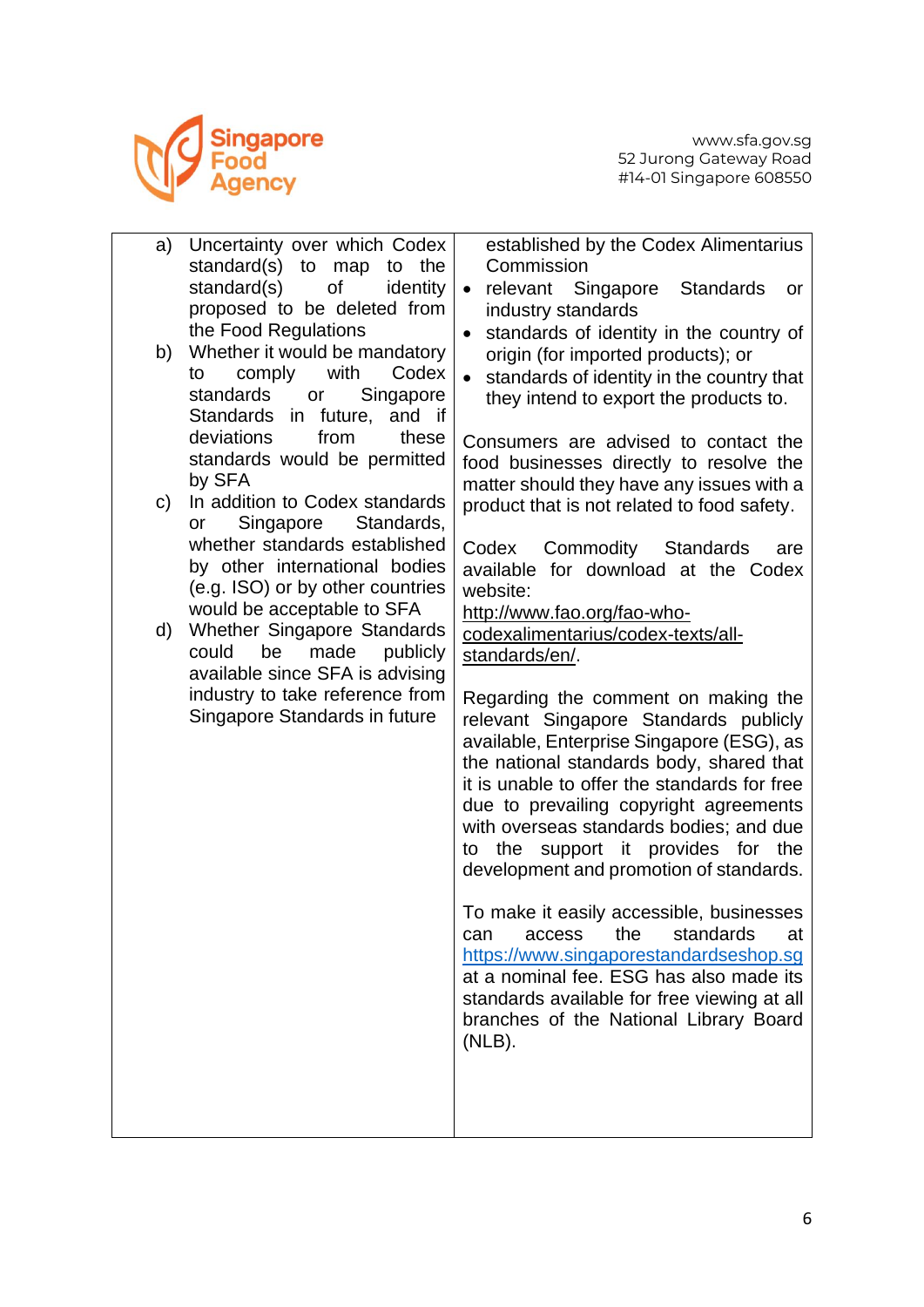

| (F) |                             | Comments on the standards of<br>identity that SFA is proposing to<br>retain in the Food Regulations                                                                                                                                                                                                                                                                                                                                                                                                                                                                                                                                                                                                                                                                                                                                                                                | <b>SFA's response</b>                                                                                                                                                                                                                                                                                                                                                                                    |
|-----|-----------------------------|------------------------------------------------------------------------------------------------------------------------------------------------------------------------------------------------------------------------------------------------------------------------------------------------------------------------------------------------------------------------------------------------------------------------------------------------------------------------------------------------------------------------------------------------------------------------------------------------------------------------------------------------------------------------------------------------------------------------------------------------------------------------------------------------------------------------------------------------------------------------------------|----------------------------------------------------------------------------------------------------------------------------------------------------------------------------------------------------------------------------------------------------------------------------------------------------------------------------------------------------------------------------------------------------------|
| 9)  | Two<br>on<br>a)<br>b)<br>C) | respondents<br>provided<br>comments, which largely centred<br>the following standards of<br>identity that SFA proposed to retain<br>in the Food Regulations:<br>"Milk" (Regulation 93),<br>"Pasteurised milk" (Regulation<br>94)<br>"Ultra-heat treated milk"<br>(Regulation 95)                                                                                                                                                                                                                                                                                                                                                                                                                                                                                                                                                                                                   | SFA's consultation document, we<br>In.<br>mentioned that we intend to delete the<br>compositional and quality criteria for milk<br>that are currently specified in Regulations<br>93(1)(a),<br>$(b)$ and $(c)$<br>of the Food<br>Regulations. Therefore, SFA will<br>not<br>include requirements on minimum protein<br>and milkfat contents for milk as these are<br>related to composition and quality. |
| 10) | a)<br>b)<br>C)              | The respondents suggested that<br>SFA could consider<br>a revised definition for "Milk"<br>that is similar to the Australia<br><b>New Zealand Food Standards</b><br>Code (ANZFC) section 2.5.1,<br>where both protein content and<br>milkfat are defined<br>allowing equivalent heat<br>treatment regimes to those<br>specified in the existing<br>Regulations 94 and 95. This<br>would be consistent with<br>Codex Standard CXC/RCP 57-<br>2004: which states 'the<br>minimum pasteurization<br>conditions are those having<br>bactericidal effects equivalent<br>to heating every particle of the<br>milk to 72 °C for 15 seconds<br>(continuous flow<br>pasteurization) or 63 °C for 30<br>minutes (batch pasteurization)<br>removing the words "only<br>once" from Regulation 94(1),<br>as milk could be heated more<br>than once and achieve the<br>same food safety outcome. | SFA will assess the comments in 10b and<br>10c on treatment requirements for milk as<br>these are food safety related. SFA will<br>engage relevant industry members in the<br>process. Once we have completed the<br>assessment, we will make amendments<br>to the Food Regulations if needed.                                                                                                           |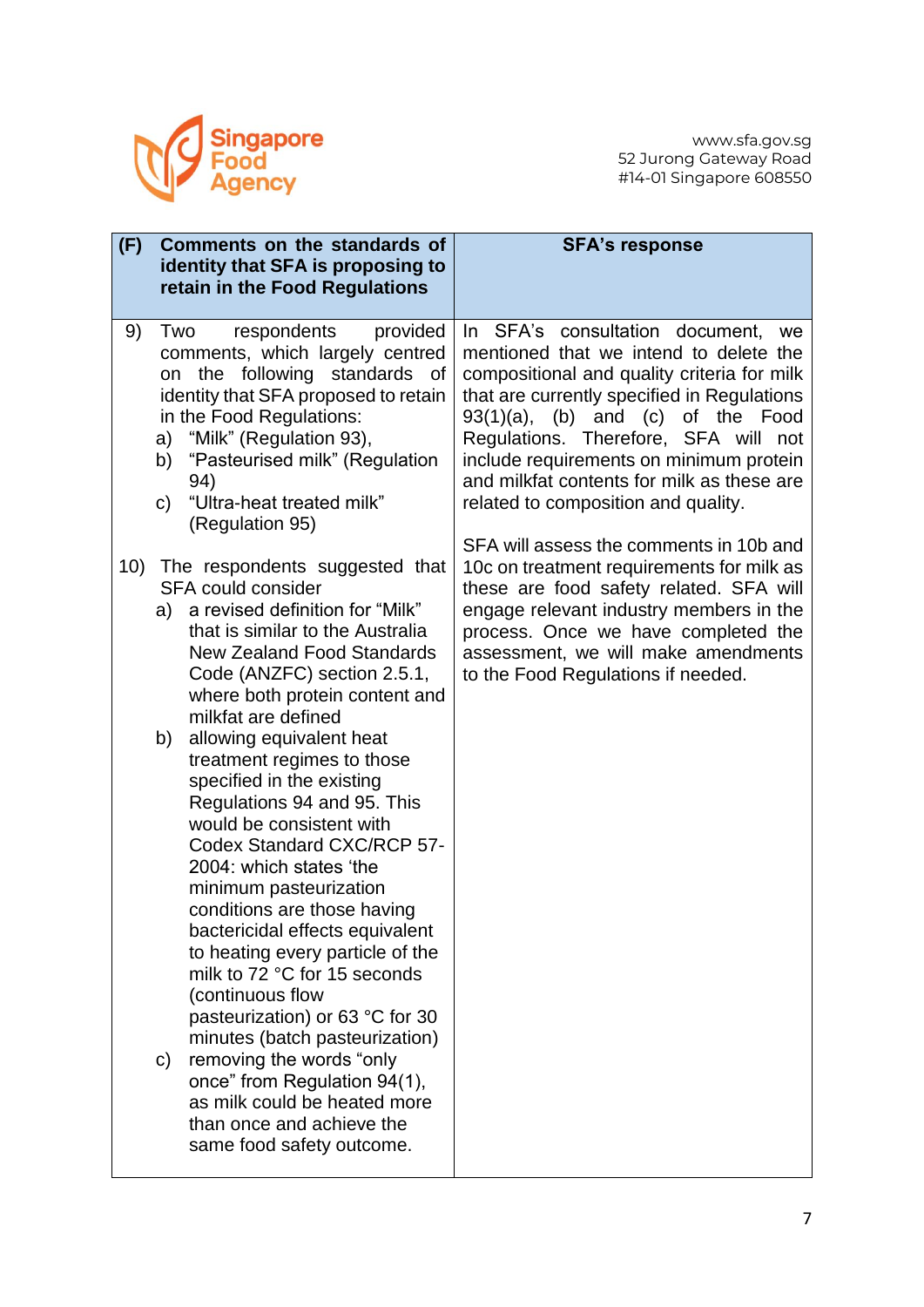

| 11)<br>respondents<br>Five<br>provided<br>comments, which largely centred<br>around the following issues:<br>safety standards. All food<br>a) timeframe for implementation of<br>imported, manufactured and<br>the food category system<br>requests for flexibility in the<br>safety standards<br>in the<br>food<br>a)<br>usage of food additives in<br>Regulations, such as<br>of<br>use<br>certain food products (e.g.<br>additives<br>and<br>maximum<br>limits<br>incidental constituents.<br>wine) when developing the food<br>category system<br>b)<br>requests to be engaged<br>consulted when SFA develops<br>food<br>(with<br>associated<br>the food category system<br>requests for SFA to conduct<br>C)<br>training to help the industry to<br>understand and comply with<br>the food category system | (G)<br>Comments on the proposed<br>food<br>category system<br>and<br>of the<br>deletion<br>impact<br><b>of</b><br>standards of identity on the<br>food additive provisions in the<br><b>Food Regulations</b> | <b>SFA's response</b>                                                                                                                                                                                                                                                                                                                                                                                                                                                                                                                                                                                                                                                                                                                                                                                                                                                                                                                                                                          |
|-----------------------------------------------------------------------------------------------------------------------------------------------------------------------------------------------------------------------------------------------------------------------------------------------------------------------------------------------------------------------------------------------------------------------------------------------------------------------------------------------------------------------------------------------------------------------------------------------------------------------------------------------------------------------------------------------------------------------------------------------------------------------------------------------------------------|--------------------------------------------------------------------------------------------------------------------------------------------------------------------------------------------------------------|------------------------------------------------------------------------------------------------------------------------------------------------------------------------------------------------------------------------------------------------------------------------------------------------------------------------------------------------------------------------------------------------------------------------------------------------------------------------------------------------------------------------------------------------------------------------------------------------------------------------------------------------------------------------------------------------------------------------------------------------------------------------------------------------------------------------------------------------------------------------------------------------------------------------------------------------------------------------------------------------|
| category<br>12)<br>Two respondents also enquired<br>food<br>will<br>each<br>deletion<br>of<br>whether the<br>the<br>standards of identity would affect<br>that belong in the category.<br>existing food additive provisions<br>for specific food products and<br>whether they can refer to Codex<br>standards for the food additive<br>to the industry in due course.<br>provisions should the standard of<br>identity be deleted from the Food<br>Regulations.<br>the deletion of standards of identity.<br>the<br>categories<br>in                                                                                                                                                                                                                                                                            |                                                                                                                                                                                                              | The proposed deletion of the standards of<br>identity does not affect existing food<br>products<br>sold in<br>Singapore must comply with prevailing<br>Food<br>food<br>for<br>SFA will develop a food category system<br>category<br>descriptors), to provide clarity to the<br>industry regarding the food additive<br>provisions. The food category system<br>would be based on the Codex General<br>Standard for Food Additives (CODEX<br>STAN 192-1995). The descriptors for<br>provide<br>information on the types of food products<br>SFA will work closely with the industry to<br>develop the food category system with the<br>associated descriptors. We will reach out<br>SFA will take a two-phased approach to<br>Phase 1, which is tentatively<br>targeted for end 2022, will see the<br>deletion of 59 standards of identity<br>that do not contain any food<br>additive provisions, or are not<br>required to interpret the food<br>existing<br>regulations or Schedules of the |